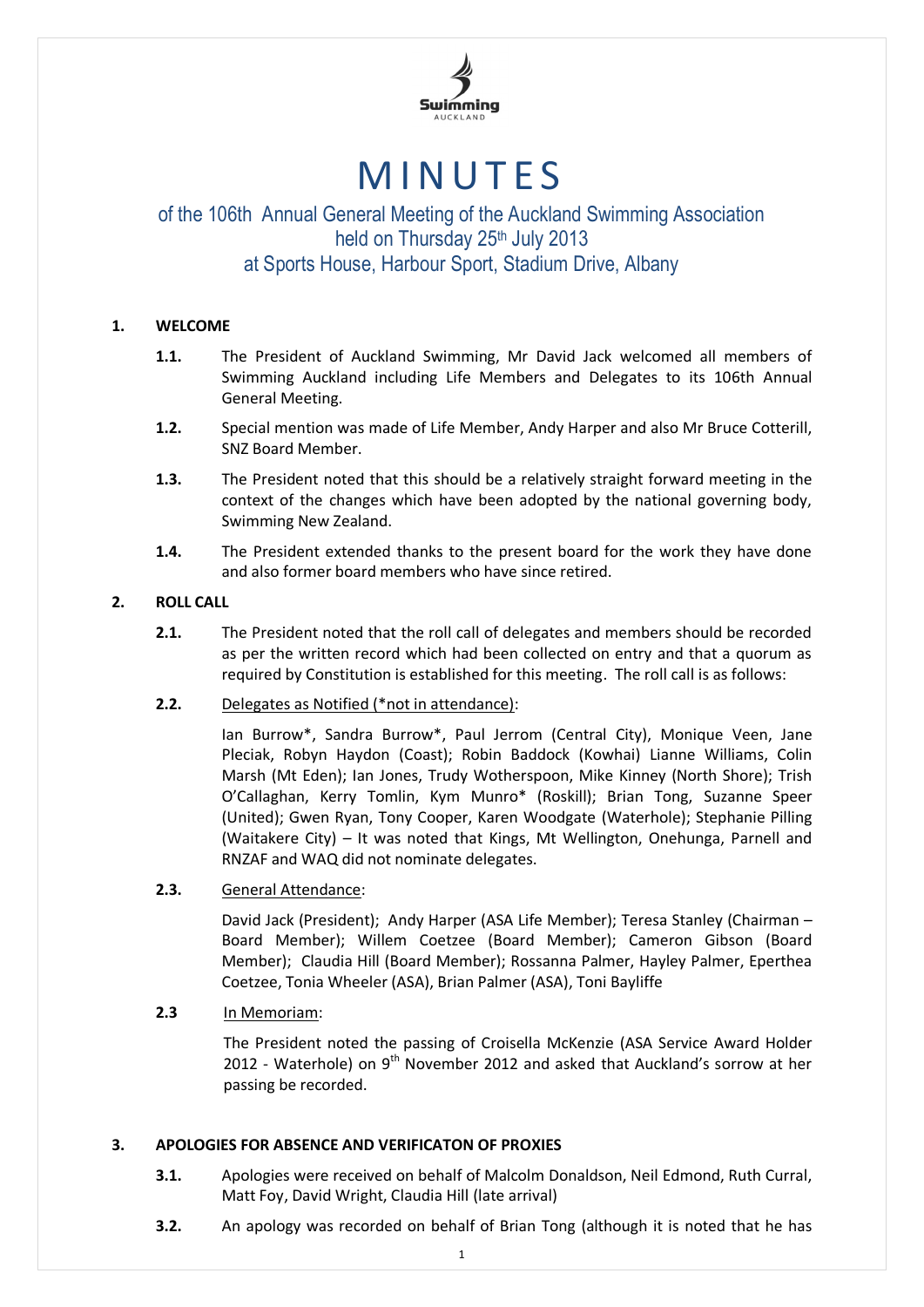

signed in as a delegate due to late arrival)

## **4. REVIEW OF THE MINUTES OF THE 105th AGM**

**4.1.** The minutes of the Previous AGM held 20<sup>th</sup> September 2012 were reviewed.

**Moved** Willem Coetzee

"That the minutes of the 105<sup>th</sup> Annual General Meeting be approved as a true and correct reflection of the meeting."

**Seconded** Gwen Ryan

*Carried*

#### **5. ADDRESS TO THE MEETING BY BRUSE COTTERILL, SNZ BOARD MEMBER**

- **5.1.** Mr Bruce Cotteriil, SNZ Board member adressed the meeting. He highlighted various points:
	- **5.1.1.** The recommendations of the Moller Report. About 50% of these have been dealt with quite quickly (within  $4 - 5$  months)
	- **5.1.2.** The new SNZ Board is one of fresh faces and fresh ideas. There are no agendas and it simply gets on and gets things done.
	- **5.1.3.** This is due to the Chairman who is throwing in large amount of time into the position and is fantastic. He drives through the things which need to be done.
	- **5.1.4.** Gabby Rush has retired due to a new appointment in China. She has been a fantastic contributor to the Board.
	- **5.1.5.** There are matters which are as yet undone. These include:
		- **5.1.5.1.** Whole of Sport Plan. Christian is working on this. He has a sucessful sports admin background and is a fresh face with no history and no baggage.
		- **5.1.5.2.** The proposed regional constitution has been the subject of a request for response from stakeholders which is now in process. It was noted that responses from regions ranged in length and comprehensiveness – from less than one page to more, in the case of the ASA, than 80 pages.
		- **5.1.5.3.** The SNZ Board has not adhered to the Moller Reports recommendation relating to LTS. It has been determined that this will be run as a separate business unit with its own team and structure from Wellington.
	- **5.1.6.** It will be for the swimming community to determine and judge how well the SNZ Board is doing.
- **6. CONSIDERATION OF THE ASSOCIATION'S ANNUAL REPORT AND FINANCIAL STATEMENTS FOR YEAR ENDING 30 APRIL 2013, as found in the Annual Report together with the appended Operating Budget for 2013/14. Address by Chair of the Board - Teresa Stanley**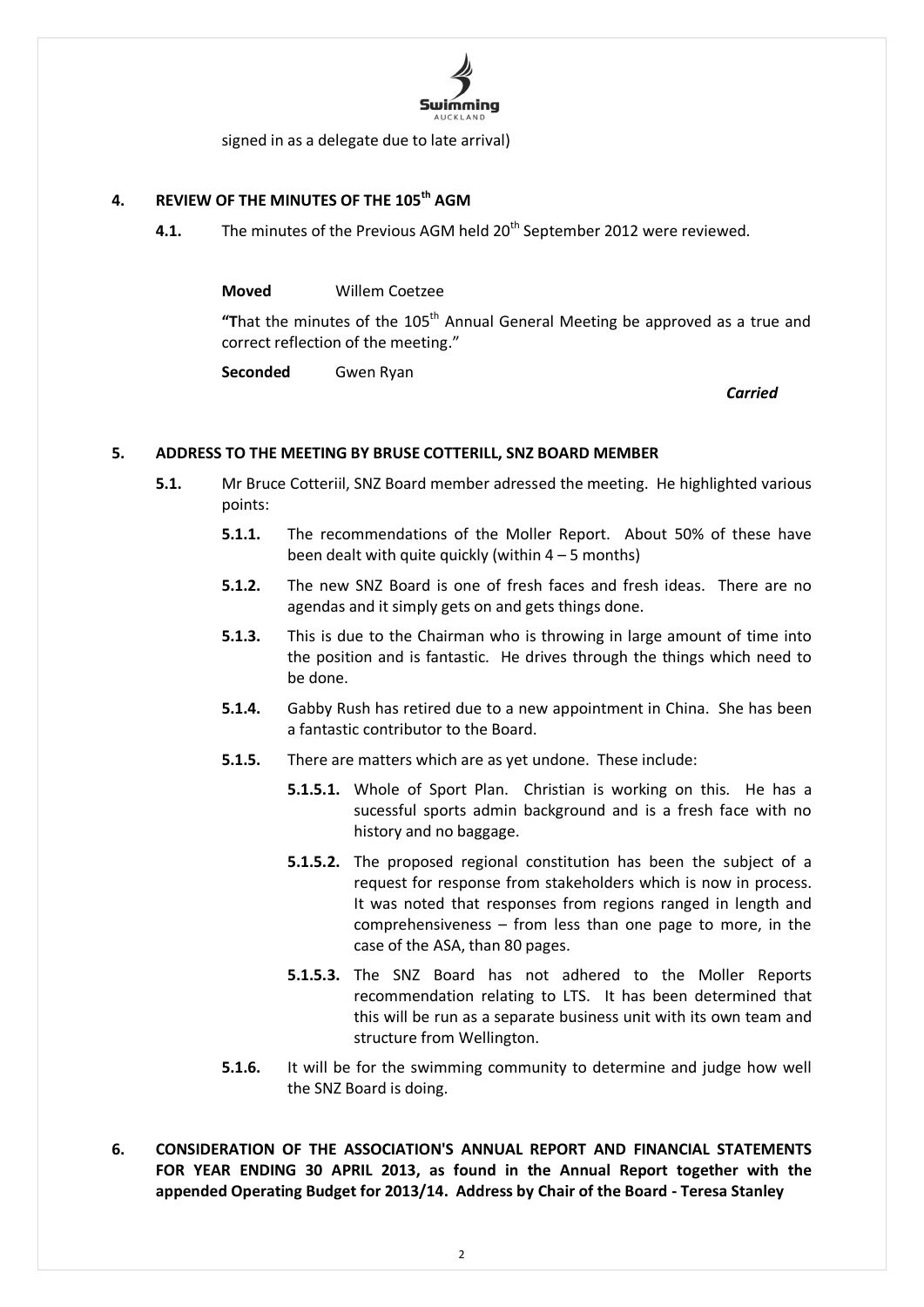

- **6.1.** The Chair, Ms Teresa Stanley reported on the key issues which the Association has faced during the year and which were raised in her written report as contained in the Association's Annual Report.
- **6.2.** The Chair expressed thanks to the Association's Executive Officer, Brian Palmer
- **6.3.** Further thanks were extended to Hayley Palmer and Nick Berry. In the case of Nick, special thanks for his efforts to ensure that a full audit has been completed in a timely manner.
- **6.4.** Particular congratulations were extended to the Association's young swimmers who are beginning to show and realise their potential.
- **6.5.** Thanks to Bruce Cotterill for attending. We feel that there is a new climate and consider the changes which have occurred to be generally positive. Comment was particularly made relating to an improved flow of information which is ensuring greater clarity.
- **6.6.** The Chair referenced the Proposed Regional Constitution (PRC) and asked that the delegates be especially mindful of the changes involved particularly as they relate to and affect the clubs.
- **6.7.** It was noted that as currently presented the PRC was a generic, almost 'boilerplate' document which would probably require the Association to adopt its own set of bylaws in order to be able to function.
- **6.8.** Thank you to the volunteers who continue to contribute enormously at every level of input.
- **6.9.** Thank you for the opportunity to serve the Association as its Chair.
- **6.10.** The Chair asked that the Association's audited accounts be considered and asked the Executive Officer to speak to various elements of the accounts.
	- **6.10.1.** The Executive Officer took time to explain varous aspects of accounting for an organisation of the type of the ASA. The EO's comments are best summarised from a paragraph contained in his Annual Report relating to the Association's accounts:

*"I think it is worthwhile for me to make further comment on the subject of our accounting position as an association. The Independent Review of the sport by Chris Moller made reference to the ASA's financial position (Moller Report, page 15) and noted, "... Auckland (one of the largest regions) reported a loss for both 2010 and 2011 and has limited cash reserves." While I cannot be sure as to the exact intention behind this observation I am confident that it displays a lack of understanding as to the actual and detailed nature of our structure. Amongst the 16 regional organisations (now 15), and indeed Swimming New Zealand itself, the ASA is quite unique in as much as we are required to entirely equip our home pool for competition purposes. In order to do this we have accumulated an asset base with a replacement cost in the region of \$500,000. No other region is required to maintain an equivalent asset base or even one which approximates this position. Not even the national body has ownership of the capital equipment required to fully resource a competitive meet. For example, in Wellington where they work from an*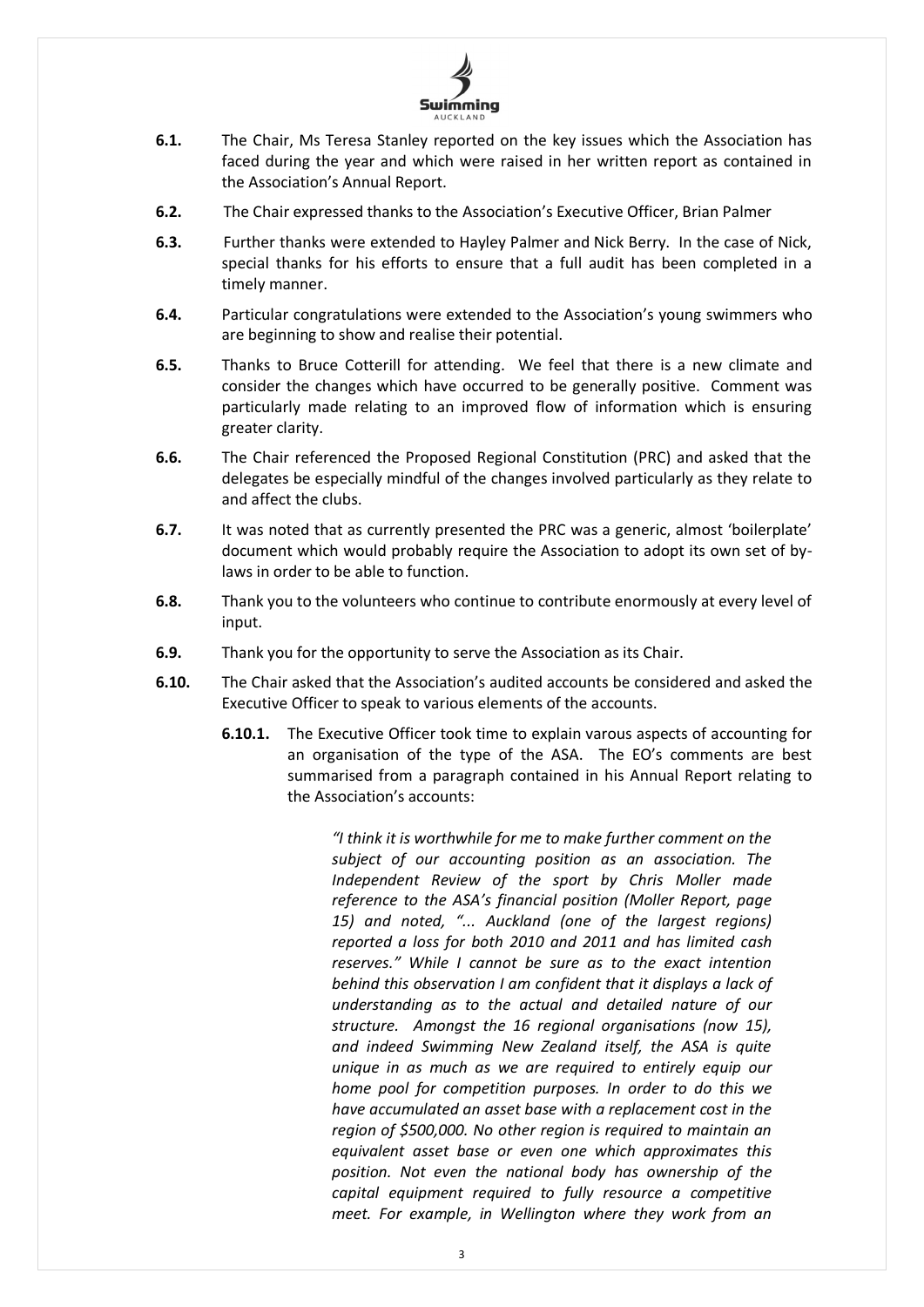

*equivalent 50m Council facility, all the assets are owned and maintained by that Council. What this does mean in our region is that as we fund new purchases of equipment (normally through the aid of community grants) we may demonstrate a nominal improvement in profit in the year of those assets' purchase, but in the following years, we then attach a continuing and increased sum by way of expense as a depreciation line item. As our capital acquisitions have always traditionally been facilitated through community trust grants this accounting methodology becomes quite misleading in as much as depreciation is not an equivalent profit & loss expense item for accounting purposes as it would be say, for a commercial enterprise. An undue focus on the bottom line profit & loss figure may well disguise operational flaws in a year of strong profit occasioned by a community trust aided capital acquisition programme, or alternatively, could mask credible operational performance during a year when no capital acquisition occurs. This year's accounts for example show an increased depreciation number (\$45,994 as opposed to the previous years \$36,954 – an increase of \$9,000) and in turn masks an effective operating profit, before depreciation and other adjustments. In the truest sense of the term, we are a Not For Profit organisation with a finely balanced business model that is at its most effective when it functions in equilibrium. The truest sense of our position and effectiveness is therefore a measure related to our operating capacity rather than one dictated by traditional commercial imperatives of bottom line profit."*

- **6.11** Chairs Report including the Association's accounts were proposed for acceptance:
	- **Moved:** Teresa Stanley

**Seconded:** Toni Bayliffe

*Carried*

*Carried* 

## **7.0 ELECTION OF OFFICERS**

**7.1** With the retirement of Cameron Gibson two board vacancies exist. There is a single nomination (Robin Baddock) who was appointed unopposed. The Chair Proposed that further nominations be closed, seconded by W Coetzee.

|     | <b>Office</b>     | <b>Nominee</b>   |
|-----|-------------------|------------------|
| 7.2 | <b>President:</b> | David Jack       |
|     | Proposed:         | <b>T</b> Stanley |
|     | Second:           | A Harper         |
|     |                   |                  |

4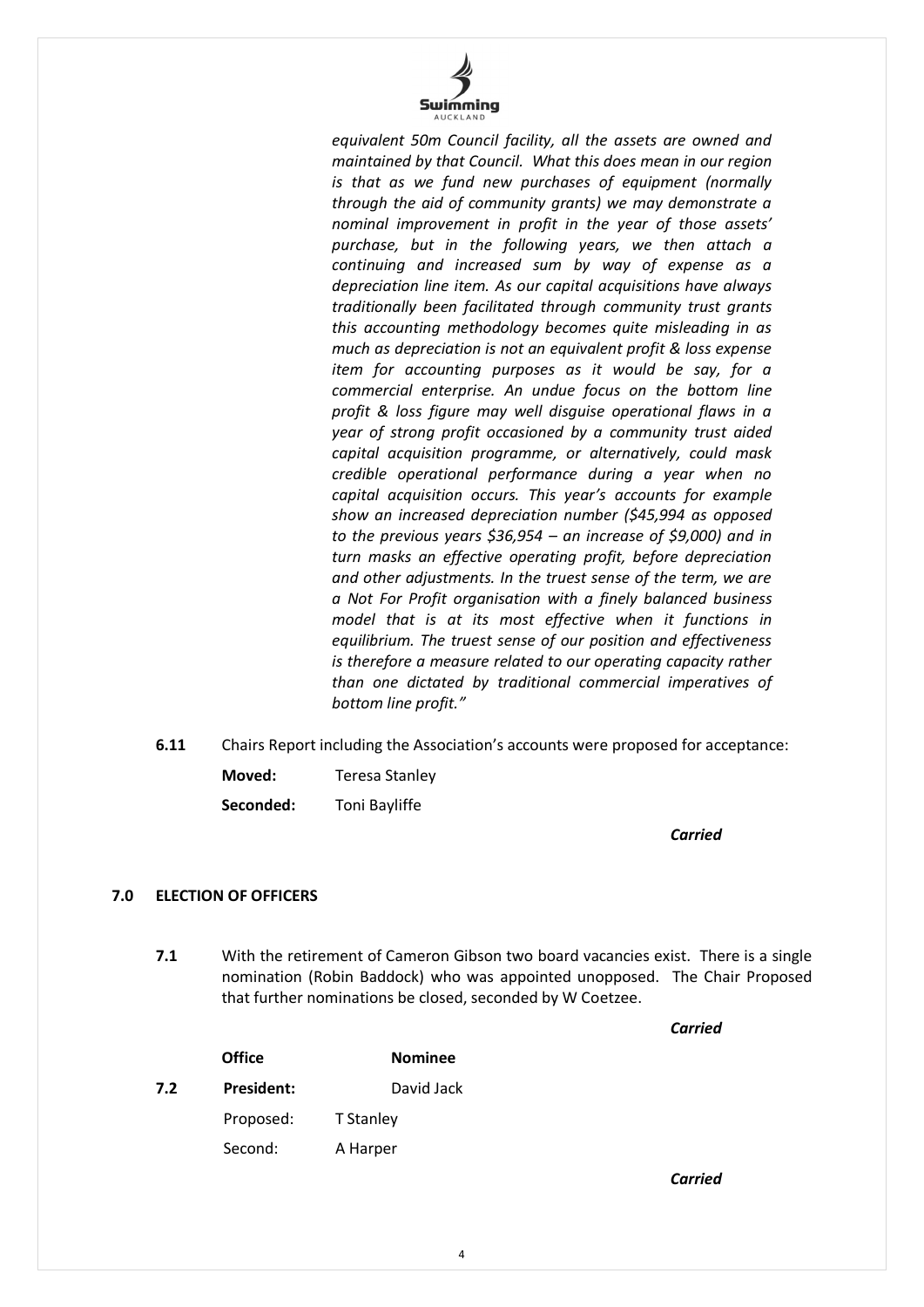

#### **7.3 Life Membership & Awards Committee**

There are vacancies created by rotation. It was suggested that both positions be held vacant and filled by the current memebrs at least until the new PRC is adopted. Various discussion ensued with regard to the interpretation of the SA Constituoin on this subject and T. Stanley noted the intent of the constituion is to ensure that there is a direct connection between the Life Members and Awards Committee and thjose who are currently involved in the sport. Andy Harper expressed an obverse position with the view that this committee required more experience than not. The Proposal to maintain these positons as being vacated and filled by assignment was proposed and voted on.

|     | Proposed:                      | A Harper                                                                  |                |  |  |
|-----|--------------------------------|---------------------------------------------------------------------------|----------------|--|--|
|     | Seconded:                      | T Stanley                                                                 | <b>Carried</b> |  |  |
| 7.4 | offices                        | Other candidates (all unopposed) were appointed to various committees and |                |  |  |
|     | Registrar:                     | Tonia Wheeler                                                             |                |  |  |
|     |                                |                                                                           |                |  |  |
|     | <b>Competitive Swim Group</b>  |                                                                           |                |  |  |
|     | <b>Elected Positions:</b>      | Election of two members, CSG Committee                                    |                |  |  |
|     | Gwen Ryan                      |                                                                           |                |  |  |
|     | <b>Gary Francis</b>            |                                                                           |                |  |  |
|     |                                |                                                                           | Elected        |  |  |
|     | <b>Events Management Group</b> |                                                                           |                |  |  |

Elected Positions:

Jo Draisey

David Priscott

Toni Bayliffe

Viti Flanagan

*Elected*

#### **Technical Group**

Elected Positions: Ross Bragg Alan Draisey Eperthea Coetzee Tony Cooper Claudia Hill

## **Technology Group**

Elected Positions: Tim Draisey

*Elected*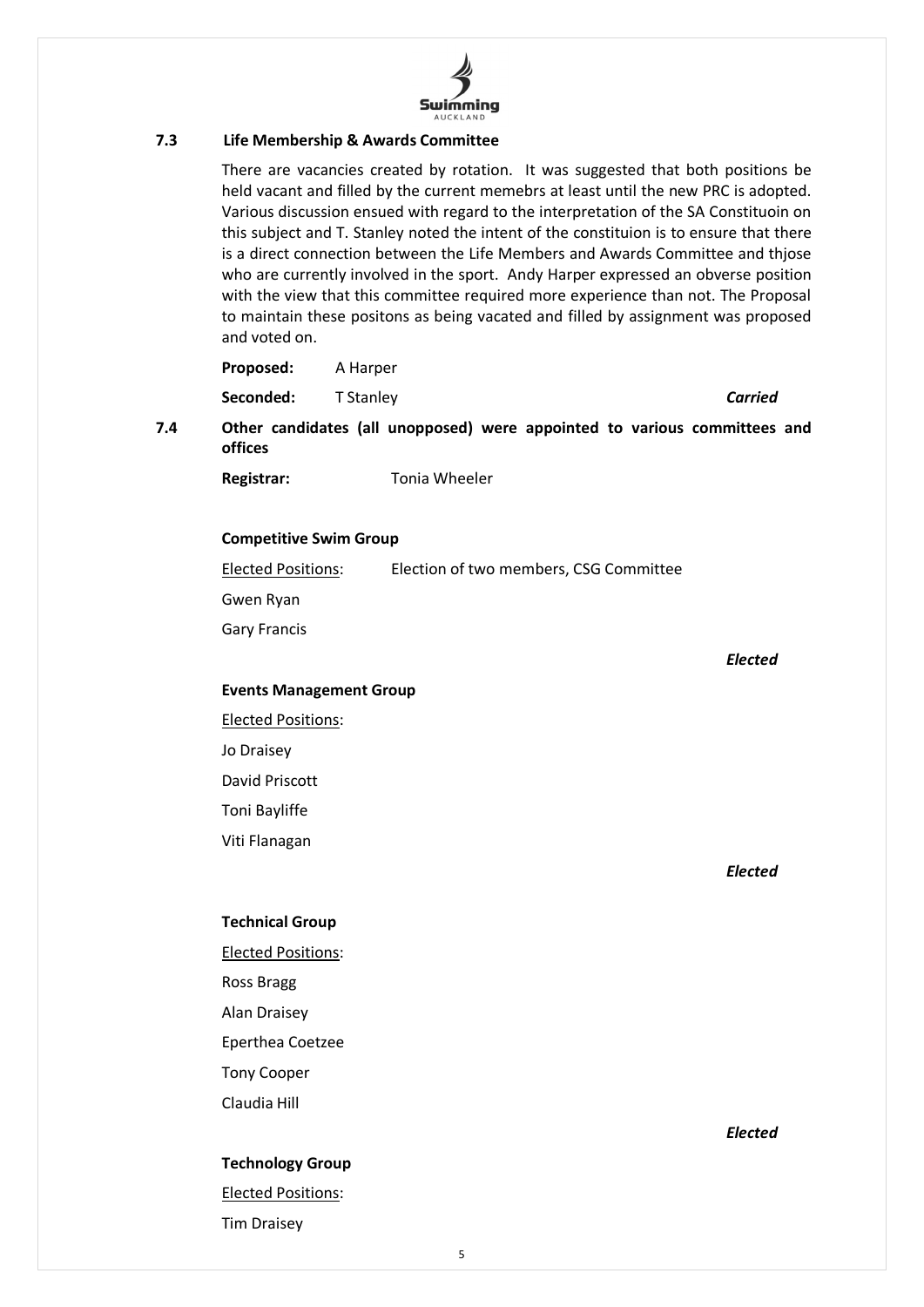

Jo Draisey

Matt Foy

*Elected*

#### **7.5 The above nominations were all carried unopposed**

#### **8.0 CONSIDERATION OF LIFE MEMBERSHIP AND AWARDS COMMITTEE REPORT**

**8.1** Mr Andy Harper, ASA Life Member presented the following nominations for various Association awards

#### **8.2 Auckland Service Awards**

**It was proposed that the following become recipients of an Auckland Service Award:**

Willem Coetzee, Eperthea Coetzee of the North Shore Swimming Club.

**Proposed:** LM & Awards Committee

**Seconded:** NSS

Ruth Curral, Steven Smith, Karen Pickford of the Coast Swim Club

**Proposed:** LM & Awards Committee

**Seconded:** Coast Swim Club

Larissa Polianskaia, Simon Till of the United Swim Club

**Proposed:** LM & Awards Committee **Seconded:** United SC

#### Matt Foy

**Proposed:** LM & Awards Committee **Seconded:** Robyn Haydon, Coast Swim Club

#### **Auckland Honours Awards.**

**It was proposed that the following become recipients of the Auckland Honours Award:**

Toni Bayliffe, North Shore

Suzanne Speer, United

8.3 It is proposed that the recommendations of the Life Membership and Awards Committee as to the awarding of Auckland Service, Honours and Life Membership be adopted.

*Carried*

**8.4** Andy Harper took the opportunity to address the meeting on the subject of the New Zealand Swimmers Trust. He noted that 50% of the Trusts income by way of interest earnings is passed through to deserving swimmers. The Trust would benefit from a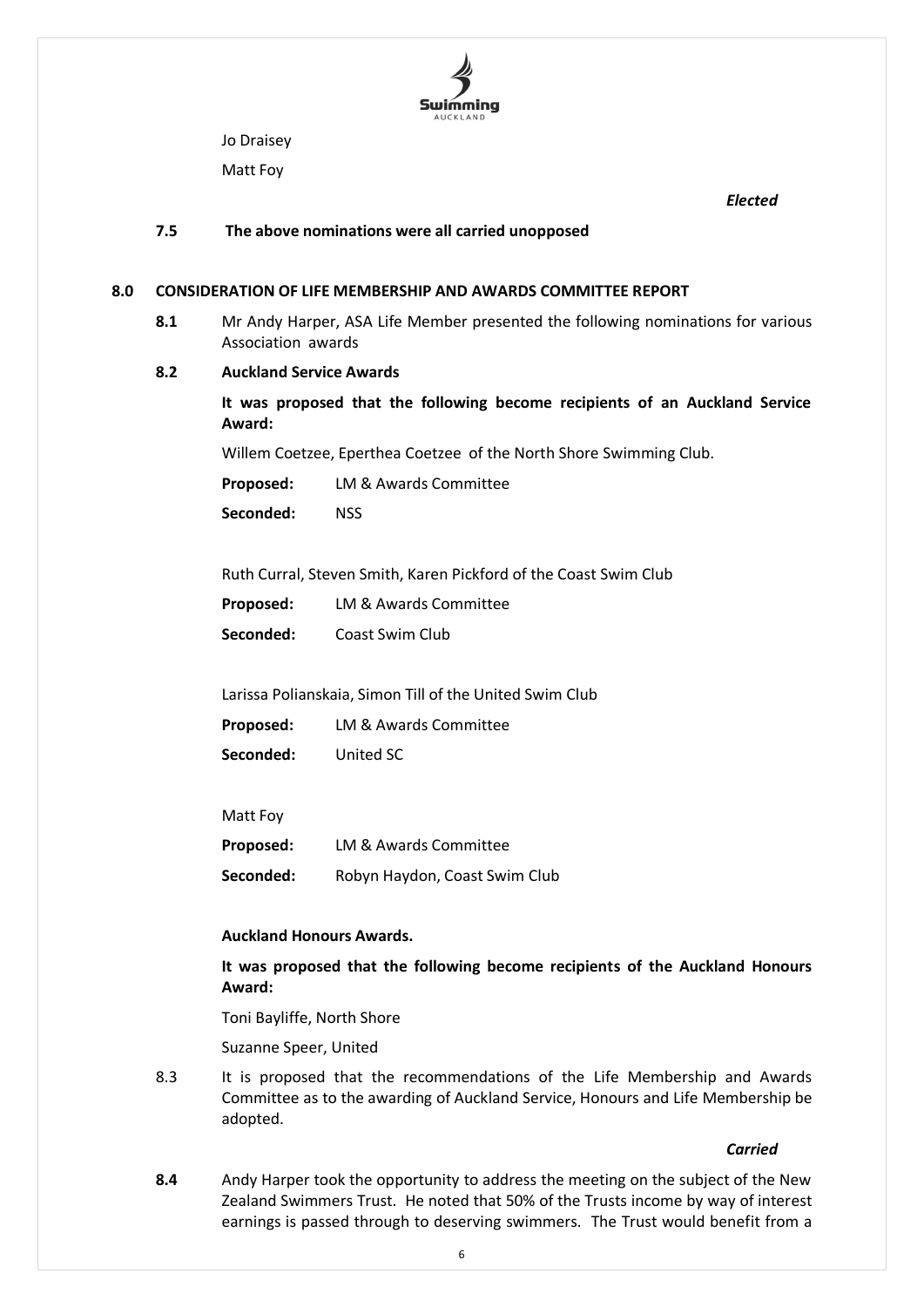

greater infusion of capital endowment income and is considering making an emerging swimmer grant in addition to its current policy.

### **9.0 EXECUTIVE OFFICER'S REPORT:**

- 9.1 The Executive Officer referenced key issues associated with the written report contained in the Associatons Annual Report. In a wide ranging address the executive Officer addressed many areas of the Association's operations. Reference was made to:
	- 9.1.1 Staffing and support. Special thanks to Hayley and Nick for their work and efforts. Hayley who stepped in following London 2012 after Chantal's health induced retirement and also to Nick for his work with the accounts.
	- 9.1.2 The Executive Officer discussed the contribution of volunteers to the sport and noted that the ASA benefitted from in excess of 10,000 hrs of annual volunteer contributions. Using the Sport New Zealand economic model for measuring the economic value of sport this represented in excess of \$500,000 in annual value. The EO asked that we express particular thanks to our volunteer workforce.
	- 9.1.3 Our Championship programmes continue to succeed and operate at capacity. In recognition of the communities support we are introducing a new charging structure where the cost of participation for ASA registered athletes is being reduced. This is an effective dividend to our members and recognition of the work which is done by our community as volunteers to make our meets so effective.
	- 9.1.4 The Executive Officer considered the Auckland Council free pool policy and noted with disappointment that some clubs were not passing this benefit on to their members as council policy anticipated. He extended a warning that continuing failure to do so would not be considered favourably by Council when they undertook a promised future review and audit of the policies' effectiveness.
	- 9.1.5 The success of the Anthony Mosse Classic was discussed. Now having completed its third year and running at capacity with more than 5000 individual swims over 4 days this meet is reaching the audience it was intended to and has become a feature of the calendar. The Executive Officer extended his thanks to Anthony Mosse for his continuing generous support and interest in the success of this programme.
	- 9.1.6 The Executive Officer discussed the contribution of the ASA's sponsors who make our programmes and capital acquisitions possible. He named various sponsors and funding agencies and thanked them for their support. He then addressed the notion that our biggest and most generous sponsors were the parents and families of our swimmers and that we needed to offer better value and return to them especially. We could not take their ongoing support for granted and needed to be very conscious of the value equation which we offered.
	- 9.1.7 The Junior League and its ongoing success as a transition and bridge to the competitive community was discussed. Over 2,500 swimmers have particpated in our Junior League programmes and they remain a highlight of the competition programme and are a beacon of success.
	- 9.1.8 The ASA continues to contribute to the dialogue as it relates to the national